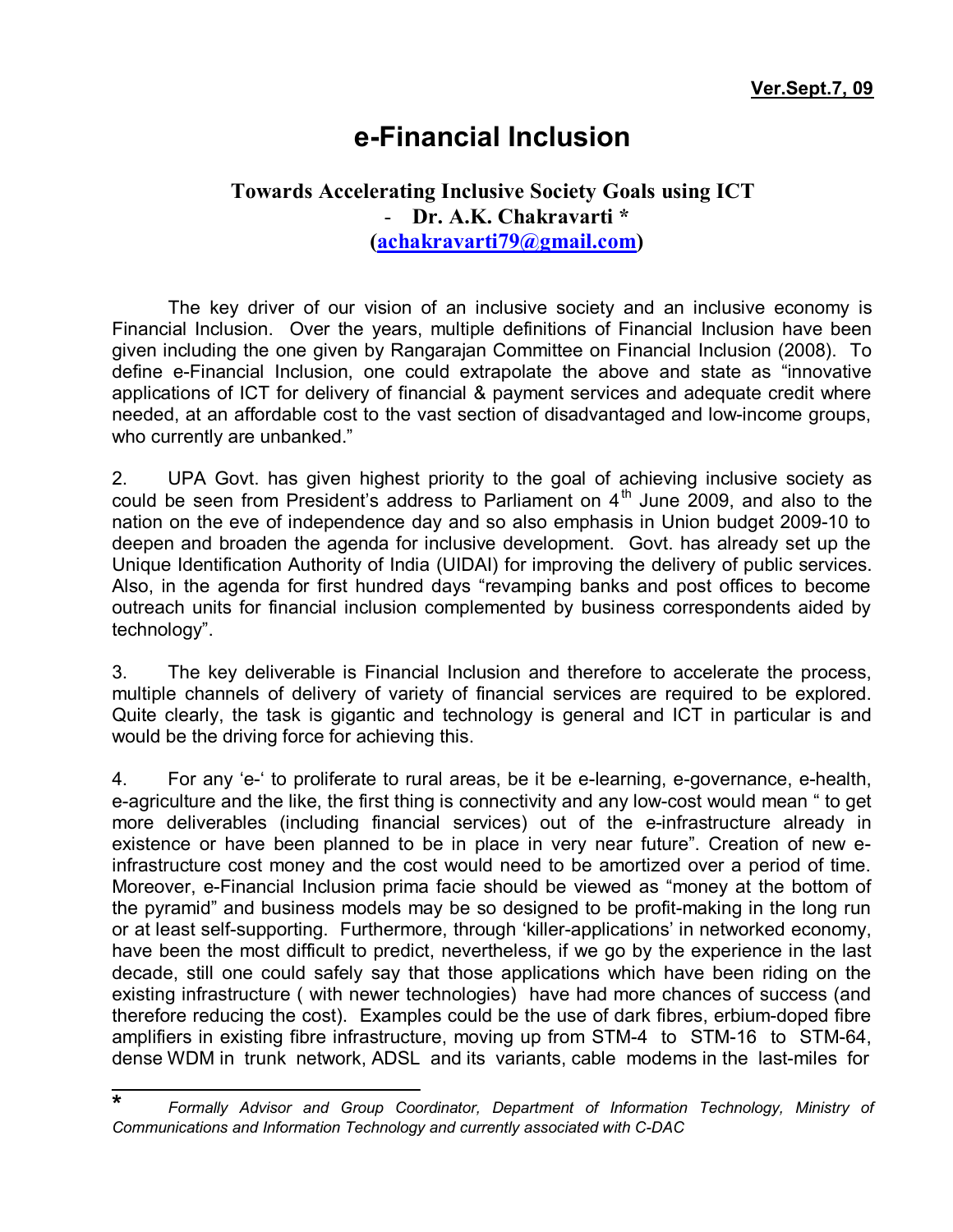broadband accessibility, asynchronous data transfer for satellite communications, SMS & innovative value–added services on existing low-cost mobile phone base, optimal utilization of scarce wireless spectrum for successive generation of wireless communications and the like. Internet telephony & VOIP is another excellent example. While e-infrastructure and broadband connections should & would continue to expand to take full advantage of Network Economy, to accelerate financial inclusions, strategies should be so designed that one uses the existing e-infrastructure more cost effectively.

5. In the context of e-Financial inclusion if we now look at the existing e-infrastructure, banks, telecom service providers with enhanced utilization of USO funds, recent IT based modernization of post offices and expansion of e-Gov infrastructure for CSC in rural areas, amongst others, stand-out.

6. The question one needs to ask is "are we fully exploiting all these four existing infrastructure in a complementary/supplementary way to enhance the reach and reduce the cost of financial services (i.e. financial inclusion for unbanked people). Are there some successful models of financial inclusion elsewhere in the world which can be suitable modified to Indian scenario to provide suitable answers? How do we quickly respond to now universally known challenges of progression of technologies & compelling applications vis-à-vis regulatory & legal requirements particularly in IT, telecom & media convergence and now in this case, convergence of financial regulations & converged IT, Telecom & media regulations? The challenges are daunting but if we have to achieve financial inclusion quickly, we need to go e-route all the way, and these issues are to be tackled innovatively head-on.

7. e-infrastructure of the Indian banks is rapidly expanding and the visible benefits of ICT in day-to-day banking are well known. Common man is becoming quite used to ATMs; internet banking etc, are gradually finding its acceptance. RBI has been placing a lot of emphasis on financial inclusion covering, inter alia, no-frill accounts, rural bank branches, BC/BF models etc. Further, many pilot projects have been initiated in various States by different banks using smart cards for opening & operating bank accounts with biometric identification at people's doorsteps. Here, the link to hand-held connecting device ensures that the transactions are recorded at the bank's books on real time basis. Nevertheless, how much these are facilitating financial inclusion for unbanked or rural poor need to be analyzed.

8. e-infrastructure of Mobile Network Operators (MNOs), has seen phenomenal growth in recent times. Total number of mobile phones as on April 30, 2009 was 403 million out of which 187 million (46%) do not have a bank account. Already grown to a total number of 479 millions by July, 2009, growth rate of acquisition of mobile phones in rural area far exceeds the growth rate of opening of new bank accounts

9. Insofar as Indian post offices (which has very large rural reach) network are concerned, the Instant Money Order (iMO) service is a good example. The smart card enabled facilitating mechanism now available in post offices in every State capital enables money transfer between two resident individuals of India besides saving time with regard to clearing of outstation cheques. Further, another initiative e-post meant for those do not have internet and e-mail could get benefits of this (sent online but delivered by mail). Innovative way of tying-up with those having rural PO saving bank account but not having a bank account, iMO and e-post could help facilitate e-Financial Inclusion.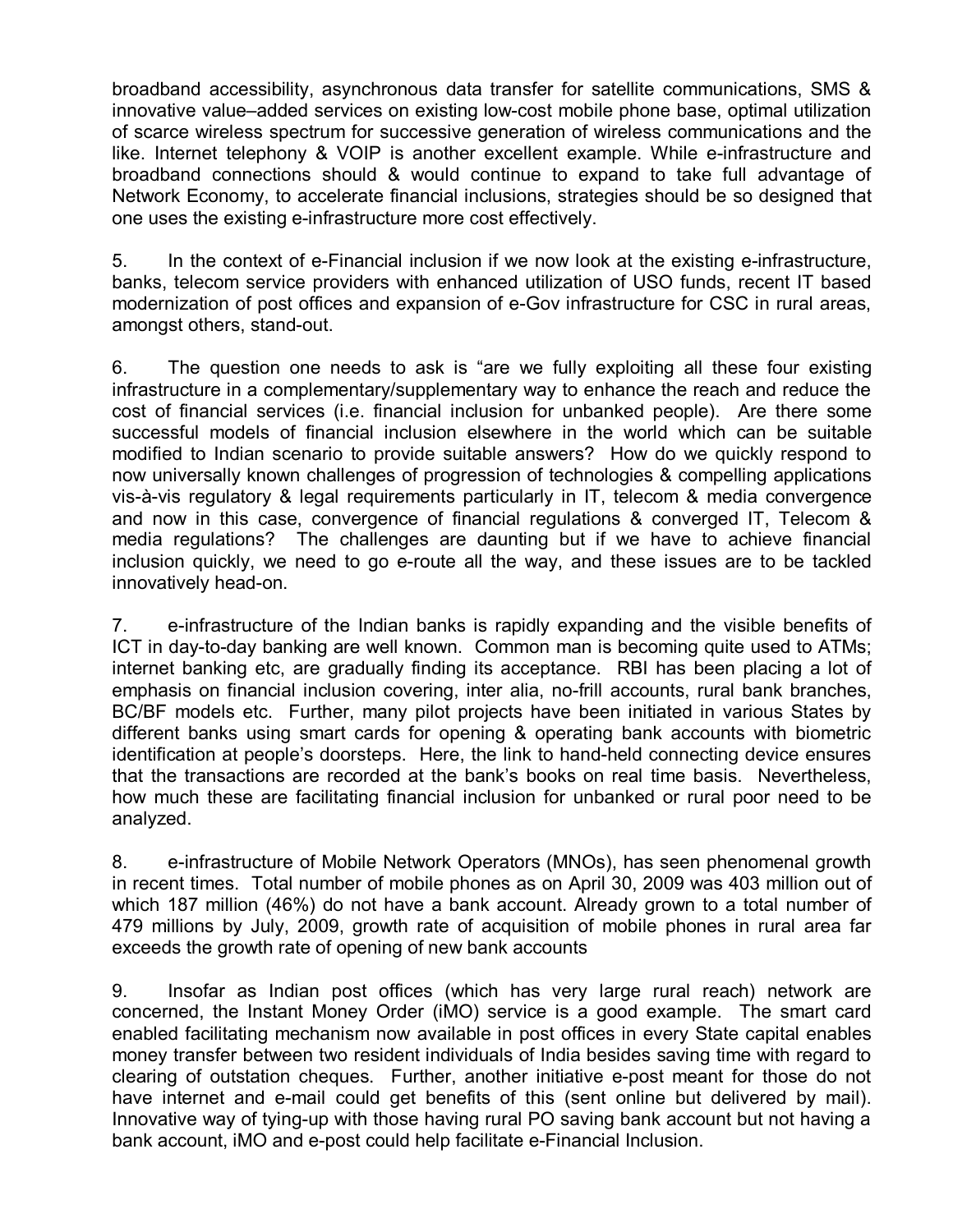10. Further under NeGP, there is a scheme for establishing 100000 + Common Service Centres (CSCs), primary in rural areas of the country. There Centres would be broadband internet enabled and would provide all government and private services at the doorstep of the citizen. The Scheme is being implemented in public private partnership. CSCs have significant potential to accelerate e-Financial Inclusion.

11. In recent times, since growth of mobile phone has been phenomenal and it has emerged as an ubiquitous convergent device (anybody, anytime, anywhere appliances), mobile banking & m-payment has attracted a lot of attention globally. Realizing its potential for e-Financial inclusion, Department of Information Technology (DIT), Govt of India, in April 2007, prepared a state-of-the-art study on international best practices on mobile payments, thereafter organized a brainstorming session of stake-holders to chalk-out future course of action and then joined hands with another emerging initiative in the form of Mobile Payment Forum of India (<http://www.mpf.org.in>). The MPFI website contains a lot of useful materials on mobile payment.

12. If we quickly analyse the manner in which mobile payment system is evolving in the world, certain attributes stand-out:

12.1 Mobile payment is evolving both through the route of banking channel as well as emoney concept (pre-payment instrument).

12.2 In developed world, m-banking is complimentary to the traditional payment systems. In developing world, because of wider penetration of mobile phones, their affordability & easy reach and more needs of micro-payment & micro-finance, mobile payment is gaining momentum through e-money concept driven by Mobile Network Operators (MNOs).

12.3 As per a recent Mobile Money Market Sizing Study carried out jointly by CGAP & GSMA Association released in Washington DC in June 2009, more than a billion people world wide lack bank accounts but do have mobile phones, providing opportunity to achieve greater financial inclusion. This study, conducted in 147 countries, is not the first m-banking forecast, but it is the first to focus on people without bank accounts. The study also seeks to understand how savings, credit and more can be offered through mobile phones.

12.4 Some of the often quoted success stories of mobile payments in developing countries through e-cash route include Philippines (Smart Money & G-Cash) operated by MNOs, Kenya (M-PESA), South Africa (WIZZIT), Zambia (Celpay) etc.

12.5 For e-Financial Inclusion to succeed with relevant business models, research & innovation would be continuously needed so also the feedback from the field. Amongst other initiatives, a new research institute has been set up by Gate Foundation at University of California, Irvine for Money, Technology and Financial Inclusion to focus on this.

12.6 Looking at the potential of mobile banking, some of the big names like Nokia, Microsoft, Paypal have entered the field. Nokia has named it as Nokia Money, a mobile financial service to be launched in 2010 will be based on Obopay platform.

12.7 The European Parliament in April 2009 adopted two legislative proposals revising the current rules governing cross-boarder payments and the conditions for issuing electronics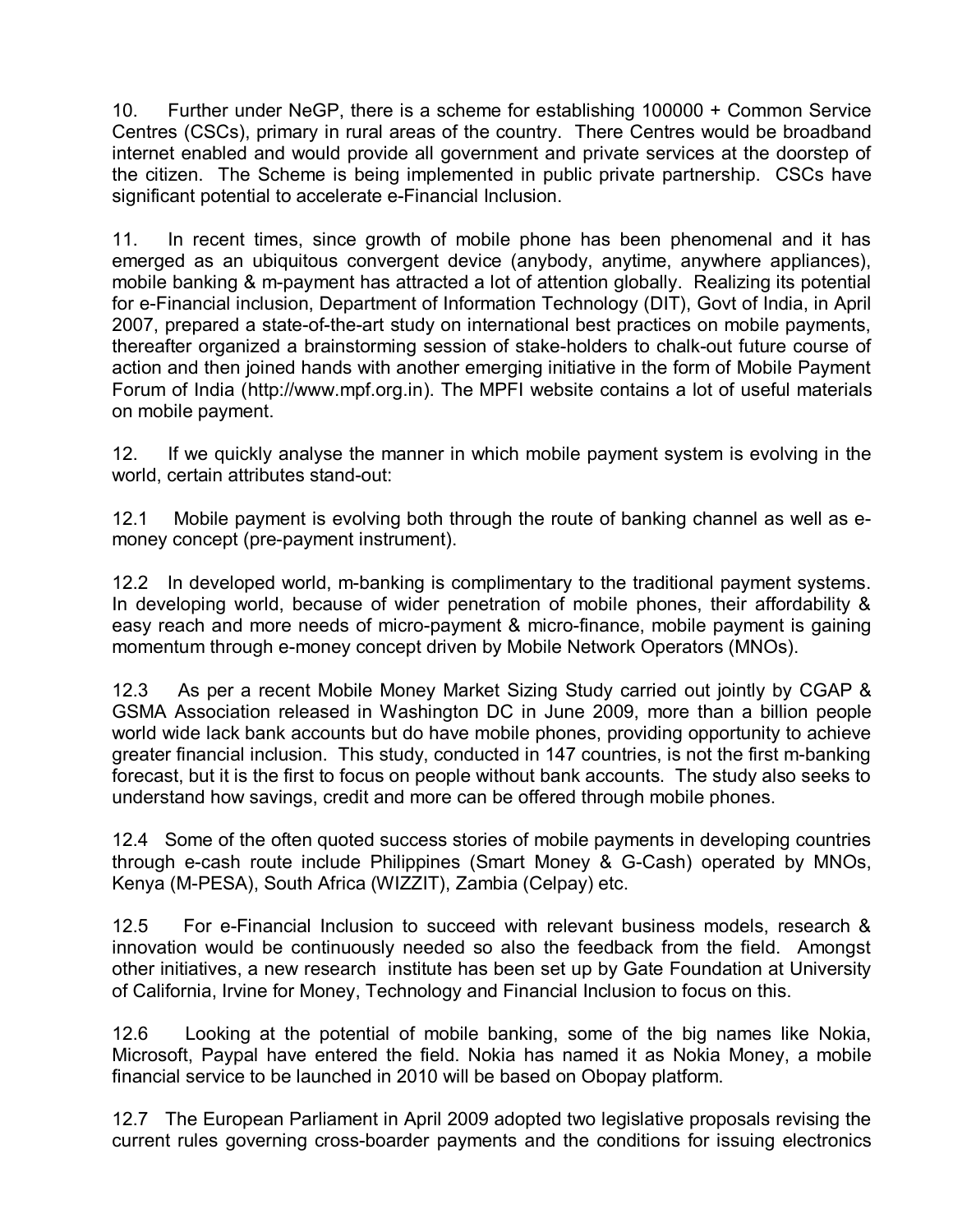money in the EU. The new rules will make it easier for electronic money institutions, to develop innovative services into the payment market. Applicability of the EU directives on e-Money for MNOs for mobile payment and by others may need to be followed to understand the way market is developing.

13. In the context of e-Financial Inclusion, based on the spade work as done above, the following output/deliverables are visible in the last ten months:

13.1 RBI in October 2008 issued Operative Guidelines for Banks for Mobile Banking Transactions in India. The Guidelines gave significant importance to quickly achieving interoperability. This is being pursued through MPFI and likely to be finalized shortly in consultation with RBI.

13.2 To facilitate operationalization of RBI guidelines, DIT initiated developmental project with deliverables of inter-operability standards, conformance test processes and testing tools for mobile payments.

13.3 For e-Financial inclusion, low-cost mobile phone base in the country need to be targeted with innovative business & technology solutions. Another project has been initiated by DIT for development of test platform for mobile banking system using multi-lingual interface and carry-out reliability and efficacy study. Voice-based authentication on existing mobile phones in rural areas may propel e-Financial Inclusion as killer application.

13.4 RBI in April 2009 issued policy guidelines for issuance and operation of pre-paid payment instruments in India. The paragraph 3 related to Eligibility of the Guidelines were amended through another notification of RBI dated August 14, 2009 to permit "Other Persons" to issue mobile phone based semi-closed system pre-paid payment instruments with certain conditions.

13.5 There has been a lot of public forum, intellectual debates and sharing of views & visions in recent months on Inclusion and what further needs to be done to realize the goal. Two such documents/studies, for example, may include Special Issue of Inclusion magazine (April-June 2009) published by Skoch Media in which key policy makers and leading corporate share their dreams for better India and a study on 'Speeding Financial Inclusion' by Skoch Development Foundation. Feedback from the field implementations, sharing views & knowledge thereof, constitute vital components towards large scale deployment.

13.6 RBI constituted a Working Group to review the Business Correspondent (BC) Model. The Working Group, amongst other things, reviewed the experiences gained in implementing the BC Model and suggested measures to enlarge the category of persons/entities that can act as BCs of banks, after examining the various regulatory and other incidental issues related to the Model (full text on the Report available on RBI website). The WG has opined that BC model supported with ICT solutions could help banks substantially increase their outreach facilitating financial inclusion. As regards Common Service Centres (CSCs), the Working Group has recommended that a few pilots should be run at least a couple of States before deciding on future course of action. (RBI Press release dated August 19, 2009).

13.7 RBI had set-up a High Level Committee on Lead Bank Scheme to improve its effectiveness with a focus on financial inclusion and recent developments in the banking